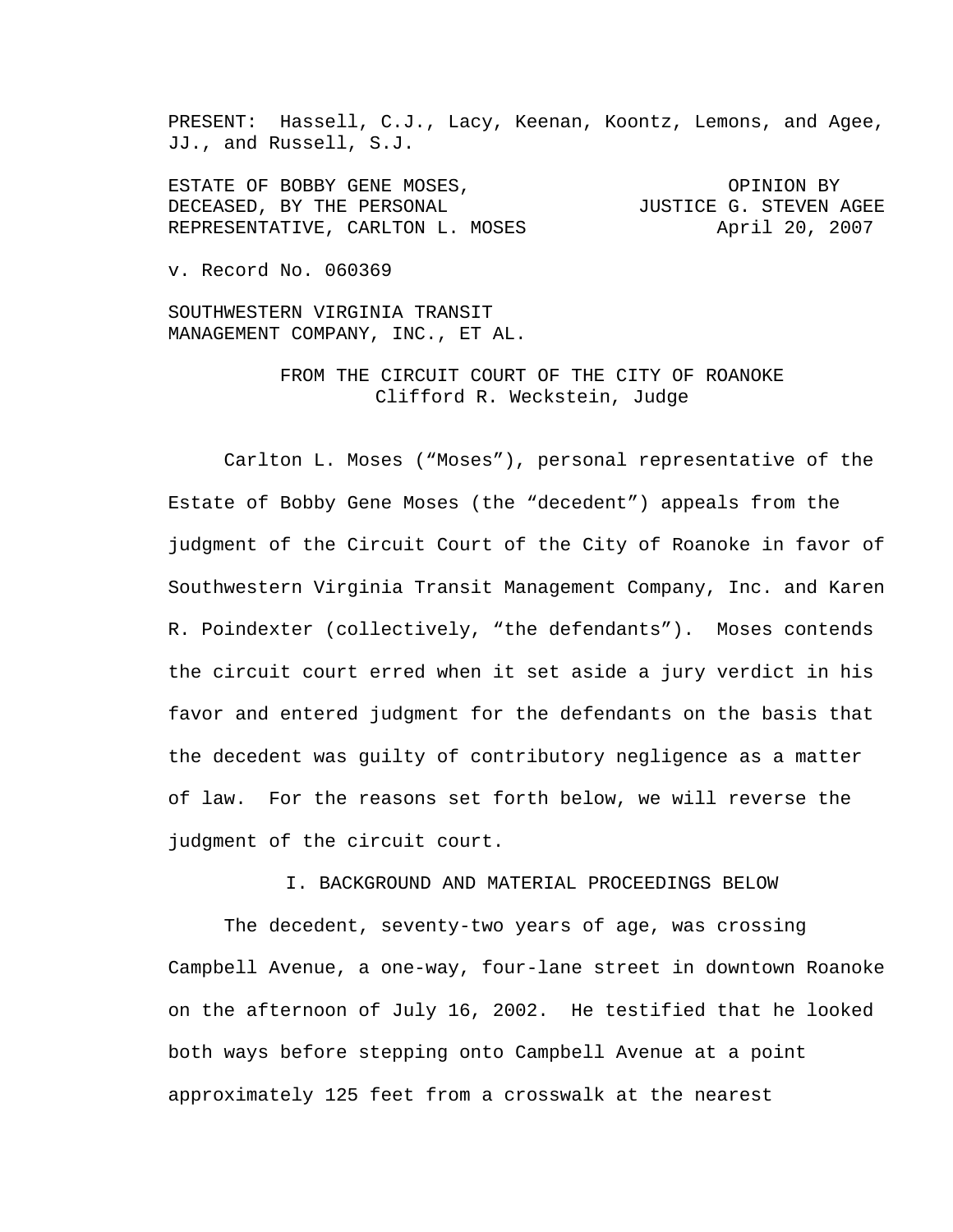intersection. At some point as the decedent crossed Campbell Avenue, a Southwestern bus, driven by Poindexter, exited the adjacent Southwestern bus terminal and struck him. The decedent suffered a fractured hip and other related injuries from the accident. The decedent died of unrelated causes before filing an action at law for his injuries. His personal representative, Moses, filed a motion for judgment against the defendants for those injuries pursuant to Code § 8.01-25.

At trial, the videotaped deposition of the decedent was introduced to describe the accident, in which he stated: "I had been over to the Union Bank and I was crossing the street, and the bus pulls out of the garage and hits me." The decedent knew that there was no crosswalk at the point where he crossed, but he attempted to cross because "[e]verybody else crosses there." On direct examination, the decedent explained the precautions he took in crossing the street:

- Q. And did you look both ways before you crossed?
- A. Yes, sir. I looked both ways, yes, sir.
- Q. And was there any traffic coming?
- A. No, sir, wasn't a thing coming.

The decedent testified on cross-examination that the accident occurred when he was preparing to step up onto the curb adjacent to the bus station:

Q. So you had completely crossed Campbell Avenue?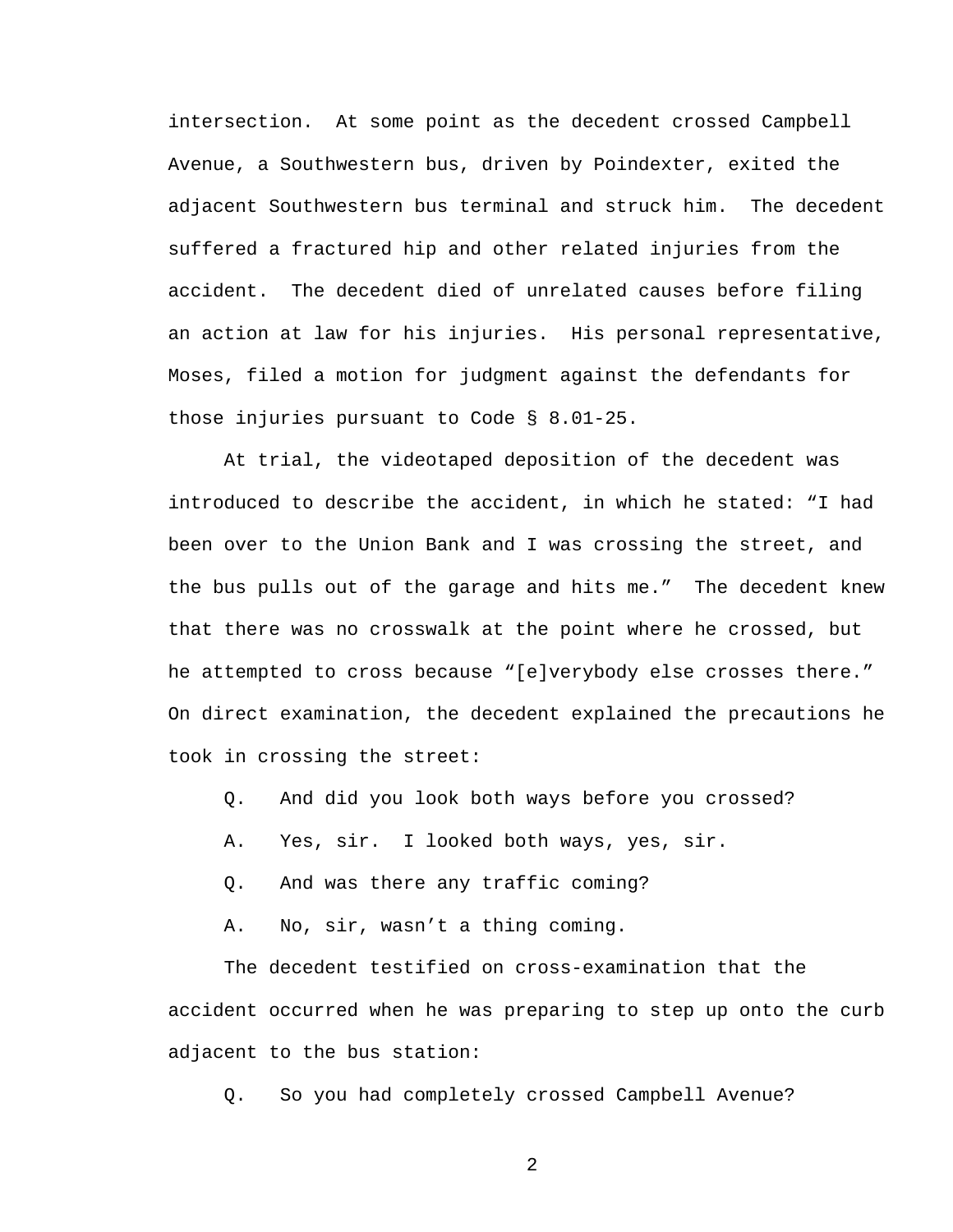- A. Just about, yeah.
- Q. And you were stepping up on the sidewalk?
- A. Yes, ma'am.
- Q. On the same side where the bus terminal is?
- A. Yeah.
	- . . . .
- Q. And you were in the process of stepping up on the curb?
- A. Yeah.
- Q. When what happened?
- A. That's when the bus pulls out and hits me.

. . . .

- Q. Were you almost at the curb, or were you stepping up onto the curb?
- A. I think I stepped up on it. I can't swear to it. I was getting ready to.

When the decedent was asked to explain why he did not see

the bus approaching as he crossed the street, he testified in

the following colloquy:

- Q. All right. Can you explain to us how it was that you didn't see the bus in order to get out of the way?
- A. I didn't see the bus get out of the way? The bus hadn't pulled out until I started to cross the road . . .
- Q. All right.
- A. The bus was sitting over there.
- Q. Did you try to avoid the bus?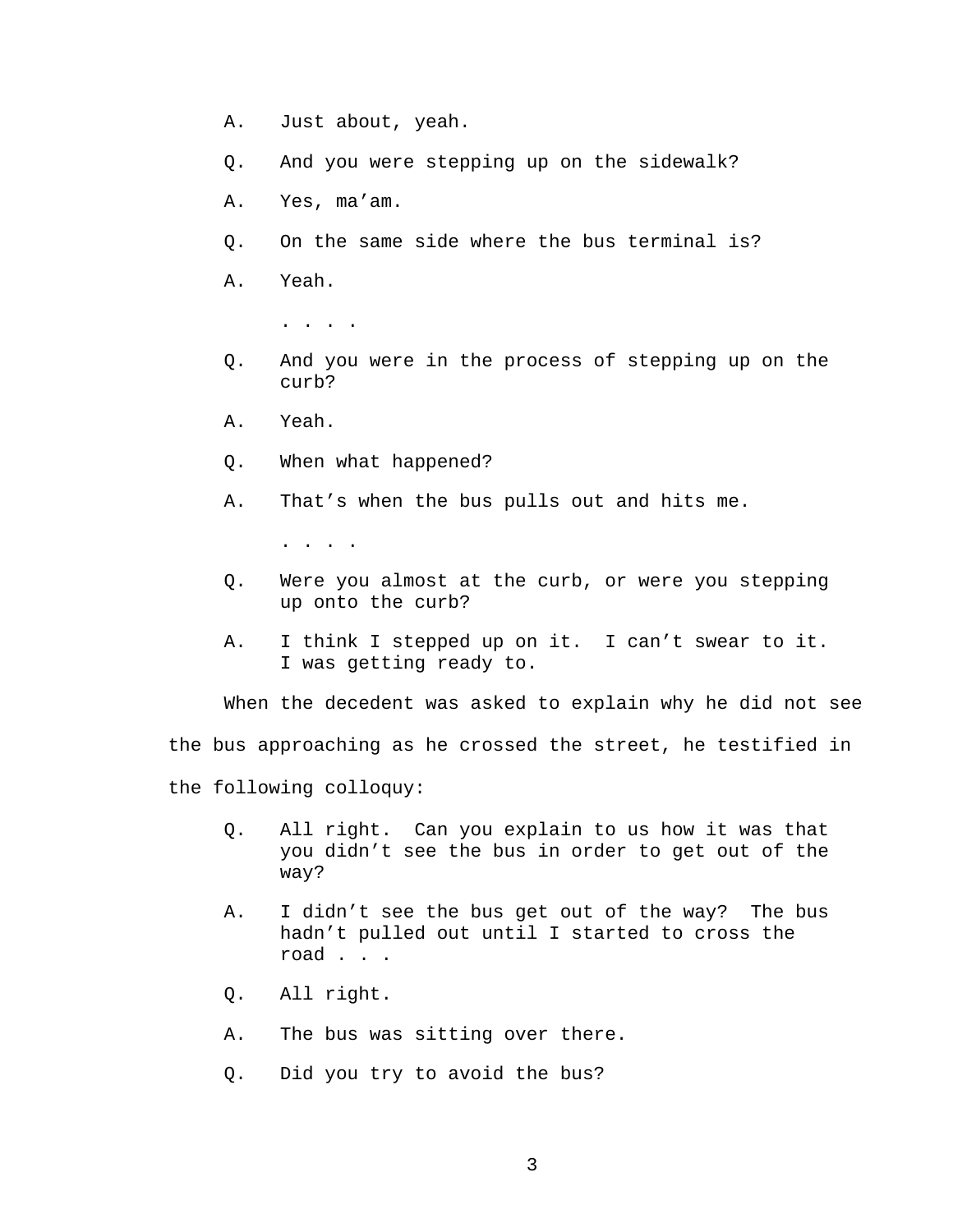A. I didn't know the bus was going to pull out until after it hit me. . . . The bus wasn't moving when I crossed the road. (emphasis added).

An eyewitness to the accident explained that Poindexter was looking to her right in the direction of oncoming traffic on the one-way street, while simultaneously closing the doors to the bus and attempting to make a left turn onto Campbell Avenue, when the bus she was driving struck the decedent, who was positioned to her left:

- Q. The driver of the bus. When the impact occurred –
- A. Yeah, she was looking to her right –
- Q. she was looking to her right.
- A. She was looking to her right for traffic. I do remember that, yes.
- Q. Okay. The elderly man that was involved in the accident, was he right there to her right?
- A. No.
- Q. So when the impact occurred she wasn't looking in his direction?
- A. No.

The defendants presented conflicting eyewitness testimony as to the cause of the accident, including one witness who testified that the decedent "didn't react at all until the bus hit him. He just kept walking straight across the street." Testimony was also presented that the impact occurred out in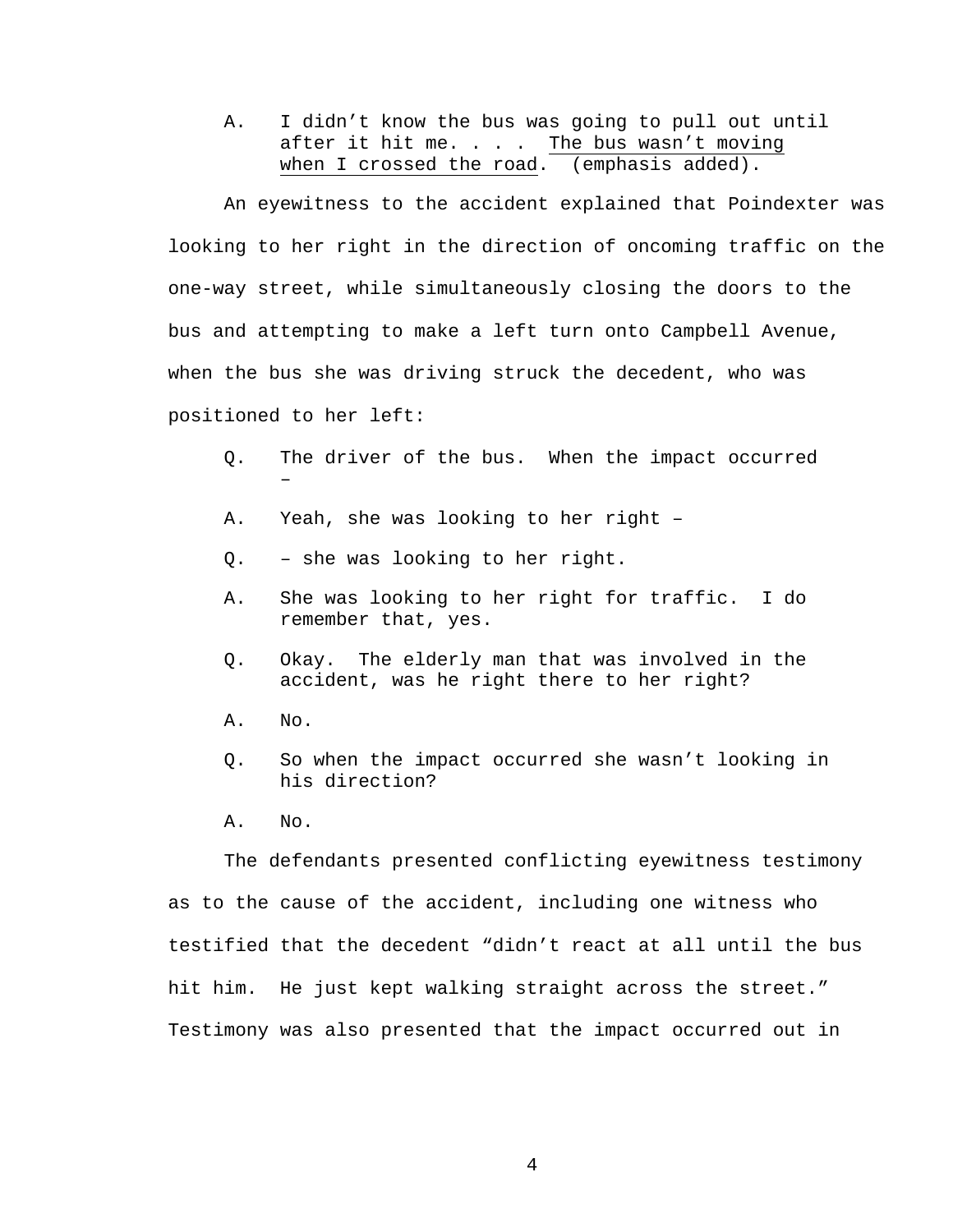Campbell Avenue and farther from the curb than the decedent described.

Following a two-day trial, the jury returned a verdict for Moses and awarded damages of \$50,000. When the court polled the jury, there was confusion on the part of some jurors as to the verdict. The court then gave the jury additional instruction and sent the jury to deliberate further. After the jury again expressed confusion, the court provided additional instructions, and the jury again deliberated. When the jury returned, it delivered a unanimous verdict for Moses in the amount of \$50,000, as it did originally. Moses then moved for entry of judgment on the verdict, but the court denied "the motion for entry of judgment today." The defendants moved to set aside the jury verdict. In its final order dated January 25, 2006, the circuit court granted the defendants' motion, set the jury verdict aside "on the ground that the plaintiff's decedent was guilty of contributory negligence as a matter of law," and entered judgment in favor of the defendants. We granted Moses this appeal.

## II. ANALYSIS

 The circuit court's authority to set aside a jury verdict is limited and should be exercised "only if a jury verdict is plainly wrong or without credible evidence to support it." McGuire v. Hodges, 273 Va. 199, 205, 639 S.E.2d 284, 287 (2007)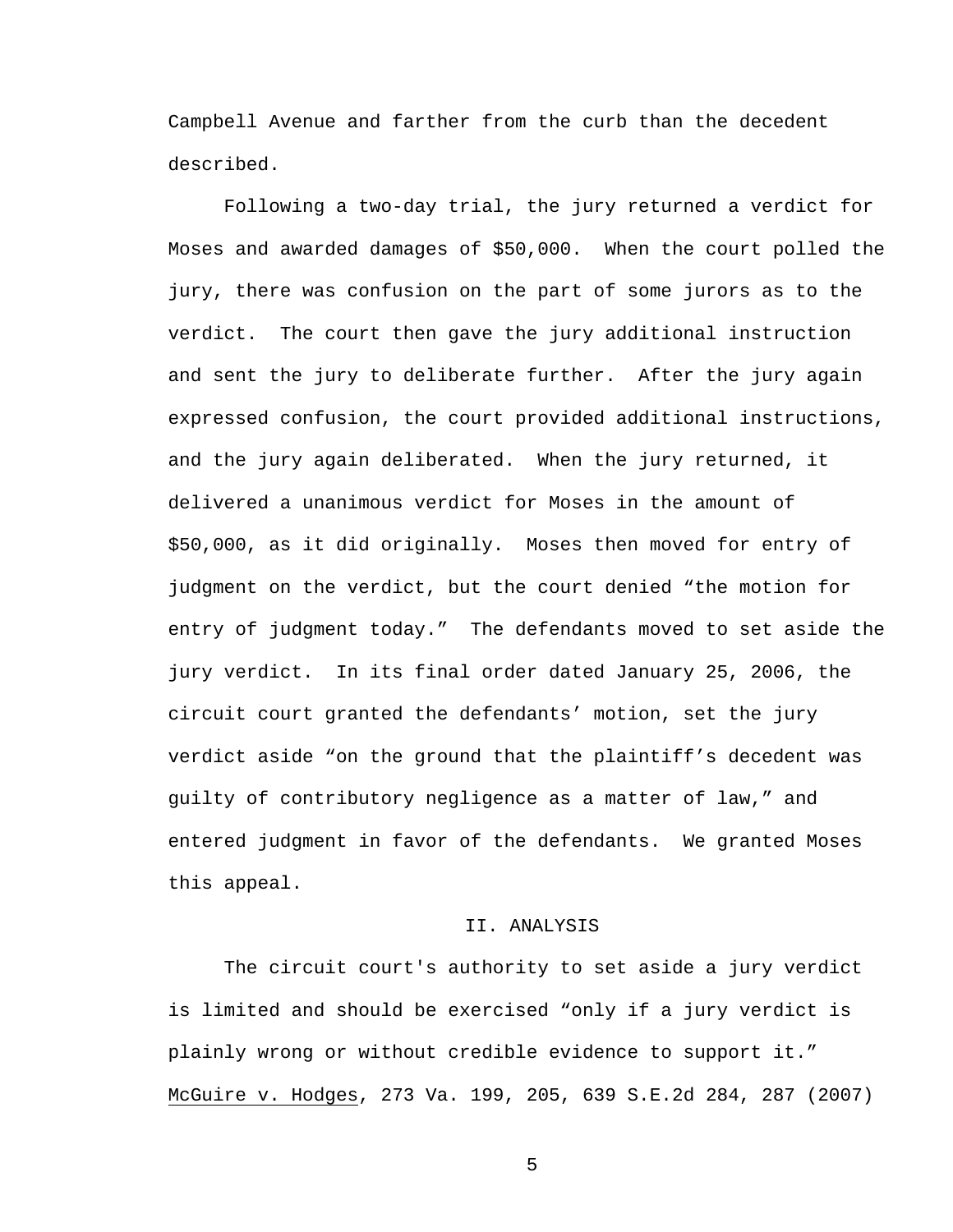(quoting Jenkins v. Pyles, 269 Va. 383, 388, 611 S.E.2d 404, 407 (2005)); see also Cohn v. Knowledge Connections, Inc., 266 Va. 362, 366, 585 S.E.2d 578, 581 (2003); Shalimar Dev., Inc. v. FDIC, 257 Va. 565, 569-70, 515 S.E.2d 120, 123 (1999); Code § 8.01-430. If the evidence adduced at trial is conflicting on a material point, or if reasonable persons may draw different conclusions from the evidence, or if a conclusion is dependent on the weight the fact finder gives to the evidence, a judge may not substitute his or her conclusion for that of the jury merely because he or she would have reached a different result. McGuire, 273 Va. at 205, 639 S.E.2d at 287; see also Jenkins, 269 Va. at 388, 611 S.E.2d at 407; Cohn, 266 Va. at 366, 585 S.E.2d at 581; Shalimar Dev., 257 Va. at 570, 515 S.E.2d at 123.

 For purposes of this appeal, the defendants' primary negligence in the accident is not at issue. Rather, what is in controversy is whether there was sufficient evidence upon which the jury should resolve the issue of contributory negligence or whether, as a matter of law, the decedent was guilty of contributory negligence. See e.g., Jenkins, 269 Va. at 389, 611 S.E.2d at 407.

 We have stated the principles of law that define contributory negligence and its determination on many occasions. "Contributory negligence is an affirmative defense that must be proved according to an objective standard whether the plaintiff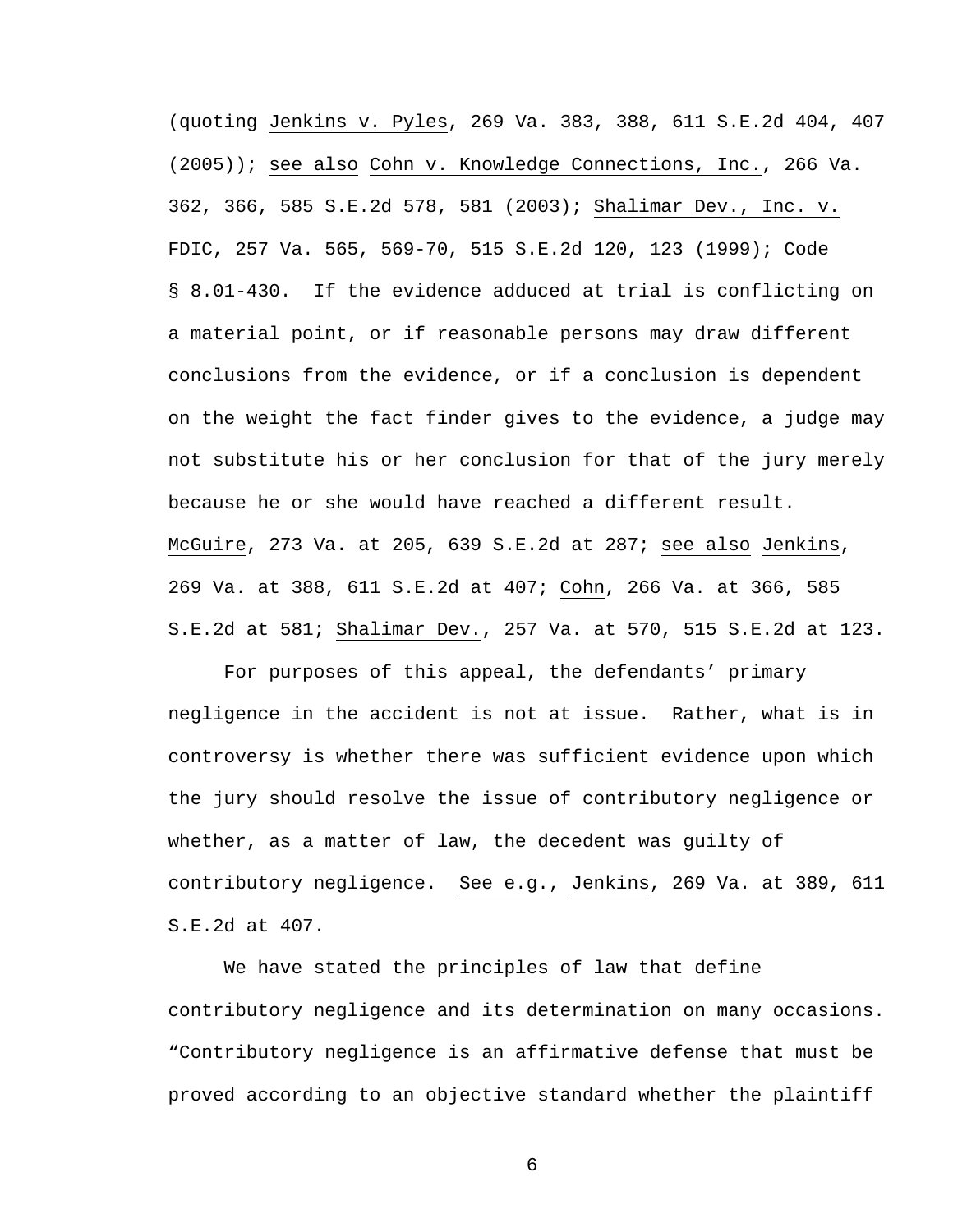failed to act as a reasonable person would have acted for his own safety under the circumstances." Jenkins, 269 Va. at 388, 611 S.E.2d at 407; see also Sawyer v. Comerci, 264 Va. 68, 74, 563 S.E.2d 748, 752 (2002); Ponirakis v. Choi, 262 Va. 119, 124, 546 S.E.2d 707, 710 (2001); Artrip v. E.E. Berry Equip. Co., 240 Va. 354, 358, 397 S.E.2d 821, 823-24 (1990). "The essential concept of contributory negligence is carelessness." Jenkins, 269 Va. at 388, 611 S.E.2d at 407; Sawyer, 264 Va. at 74, 563 S.E.2d at 752; Ponirakis, 262 Va. at 124, 546 S.E.2d at 711; Artrip, 240 Va. at 358, 397 S.E.2d at 823-24.

 "The issue whether a plaintiff is guilty of contributory negligence is ordinarily a question of fact to be decided by the fact finder." Jenkins, 269 Va. at 389, 611 S.E.2d at 407; see also Sawyer, 264 Va. at 74, 563 S.E.2d at 752; Hot Shot Express, Inc. v. Brooks, 264 Va. 126, 135, 563 S.E.2d 764, 769 (2002); Ponirakis, 262 Va. at 125, 546 S.E.2d at 711. "The issue becomes one of law for the circuit court to decide only when reasonable minds could not differ about what conclusion could be drawn from the evidence." Jenkins, 269 Va. at 389, 611 S.E.2d at 407; see also Hot Shot Express, 264 Va. at 135, 563 S.E.2d at 769; Love v. Schmidt, 239 Va. 357, 360, 389 S.E.2d 707, 709 (1990).

 Contributory negligence consists of the independent elements of negligence and proximate causation. See Karim v.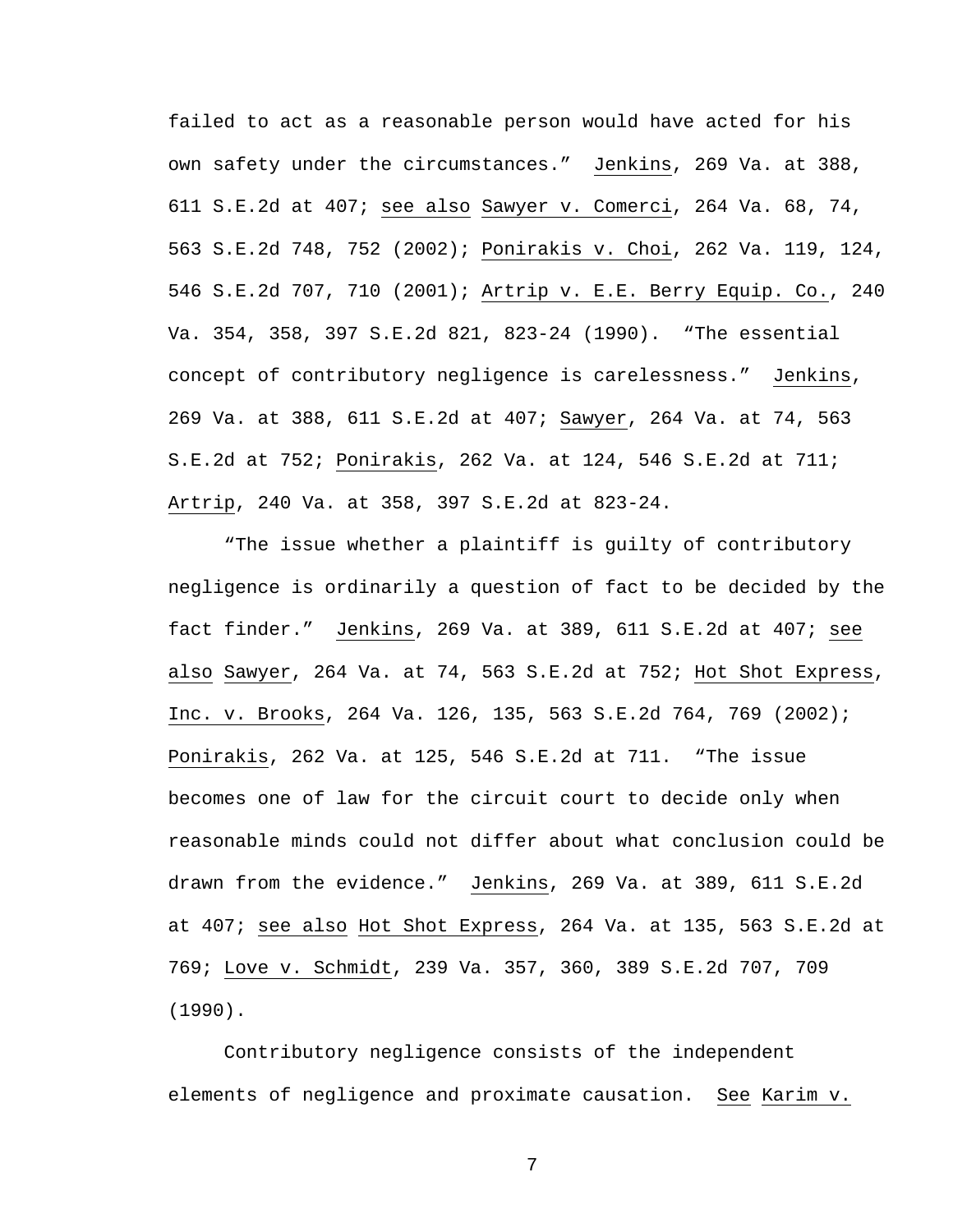Grover, 235 Va. 550, 552, 369 S.E.2d 185, 186 (1988). Proof of a plaintiff's negligence alone is insufficient to establish contributory negligence, even if the plaintiff is negligent per se, as we explained in Karim:

When a defendant relies upon contributory negligence as a defense, he has the burden of proving by the greater weight of the evidence not only that the plaintiff was negligent, Burks v. Webb, Administratrix, 199 Va. 296, 307, 99 S.E.2d 629, 638 (1957), but also "that his negligence was a proximate cause, a direct, efficient contributing cause of the accident," Whitfield v. Dunn, 202 Va. 472, 477, 117 S.E.2d 710, 714 (1961); accord Powell v. Virginian Railway Co., 187 Va. 384, 390-91, 46 S.E.2d 429, 432 (1948). Thus, while the violation of a statute regulating traffic constitutes negligence,

it does not necessarily follow that such negligence will as a matter of law prevent a recovery by the plaintiff. There must be a causal connection between the violation of the statute and the injury, otherwise the violation is immaterial; and unless it is shown that the plaintiff's violation was a proximate or concurring cause which contributed directly to his injury, he is not thereby barred from a recovery.

Powell, 187 Va. at 390, 46 S.E.2d at 432; accord Bray v. Boston, etc., Corp., 161 Va. 686, 692, 172 S.E. 296, 298 (1934); Lavenstein v. Maile, 146 Va. 789, 801, 132 S.E. 844, 848 (1926).

 Ordinarily, the issue of proximate cause is a question of fact for resolution by a jury. It becomes a question of law for decision by a court only when reasonable minds cannot differ about the result. Litchford v. Hancock, 232 Va. 496, 499, 352 S.E.2d 335, 337 (1987).

235 Va. at 552-53, 369 S.E.2d at 186.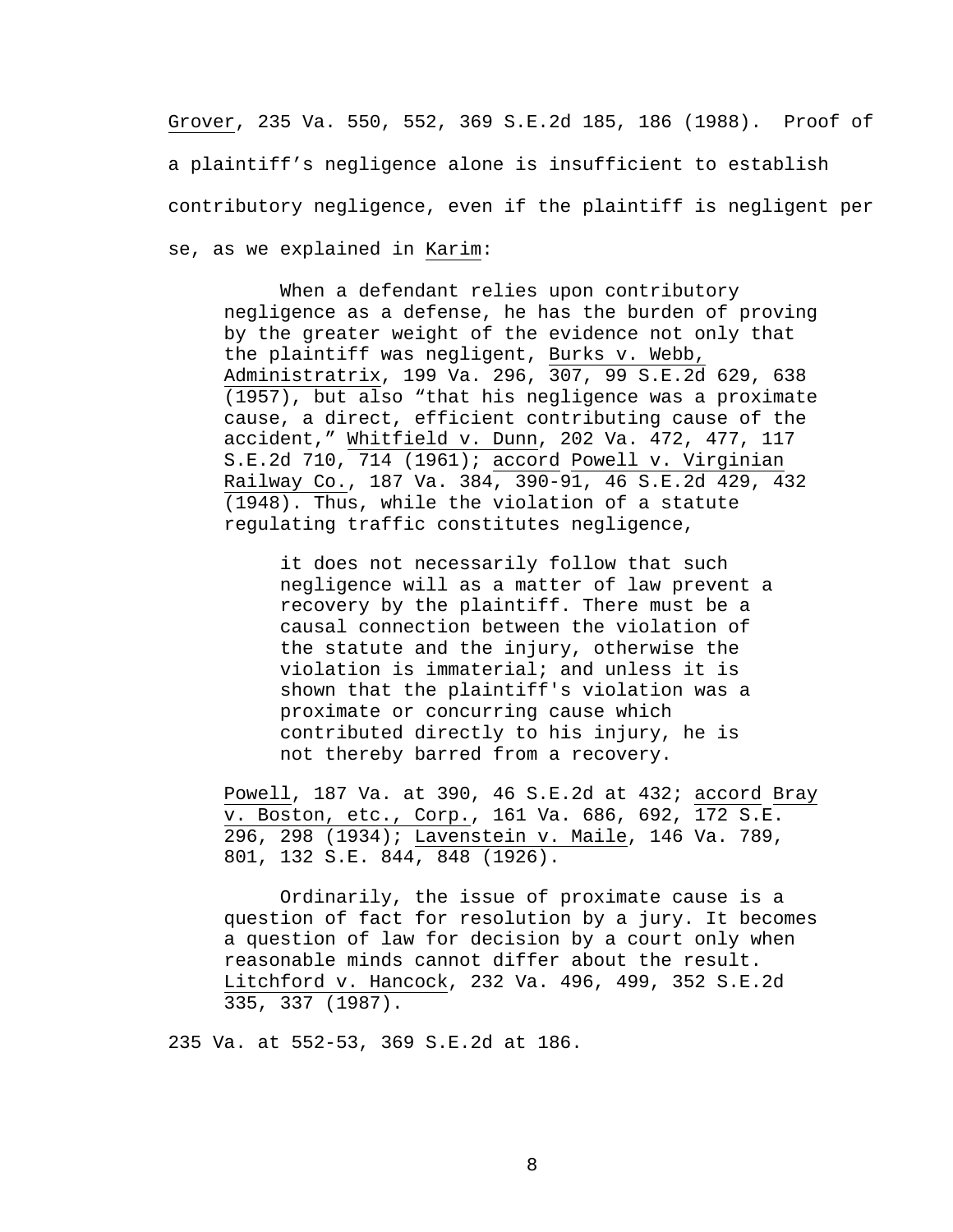Citing our decision in Thomas v. Settle, 247 Va. 15, 439 S.E.2d 360 (1994), Moses contends on appeal that the decedent was not negligent and alternatively, even if he was negligent in crossing the street outside the crosswalk, his negligence was not a proximate cause of the accident. In either circumstance, Moses asserts that the issue of whether the decedent was contributorily negligent was properly left to the jury, and the circuit court thus erred when it set aside the jury's verdict.

 The defendants respond that the circuit court correctly set aside the jury verdict because the decedent was contributorily negligent as a matter of law. The defendants contend that by crossing in the middle of the street and not at a crosswalk – in violation of Code § 46.2-923 – the decedent placed himself in obvious peril, barring him from recovery for his injuries. Relying on Hooker v. Hancock, 188 Va. 345, 348, 49 S.E.2d 711, 712 (1948), the defendants argue that the decedent knowingly walked into the path of a moving vehicle, thereby establishing contributory negligence as a matter of law.

 As the circuit court failed to articulate a basis for holding the decedent "was guilty of contributory negligence as a matter of law," we must examine the record to determine if the evidence on the elements of contributory negligence were sufficient for the jury to decide the issue or whether the circuit court correctly determined "reasonable minds could not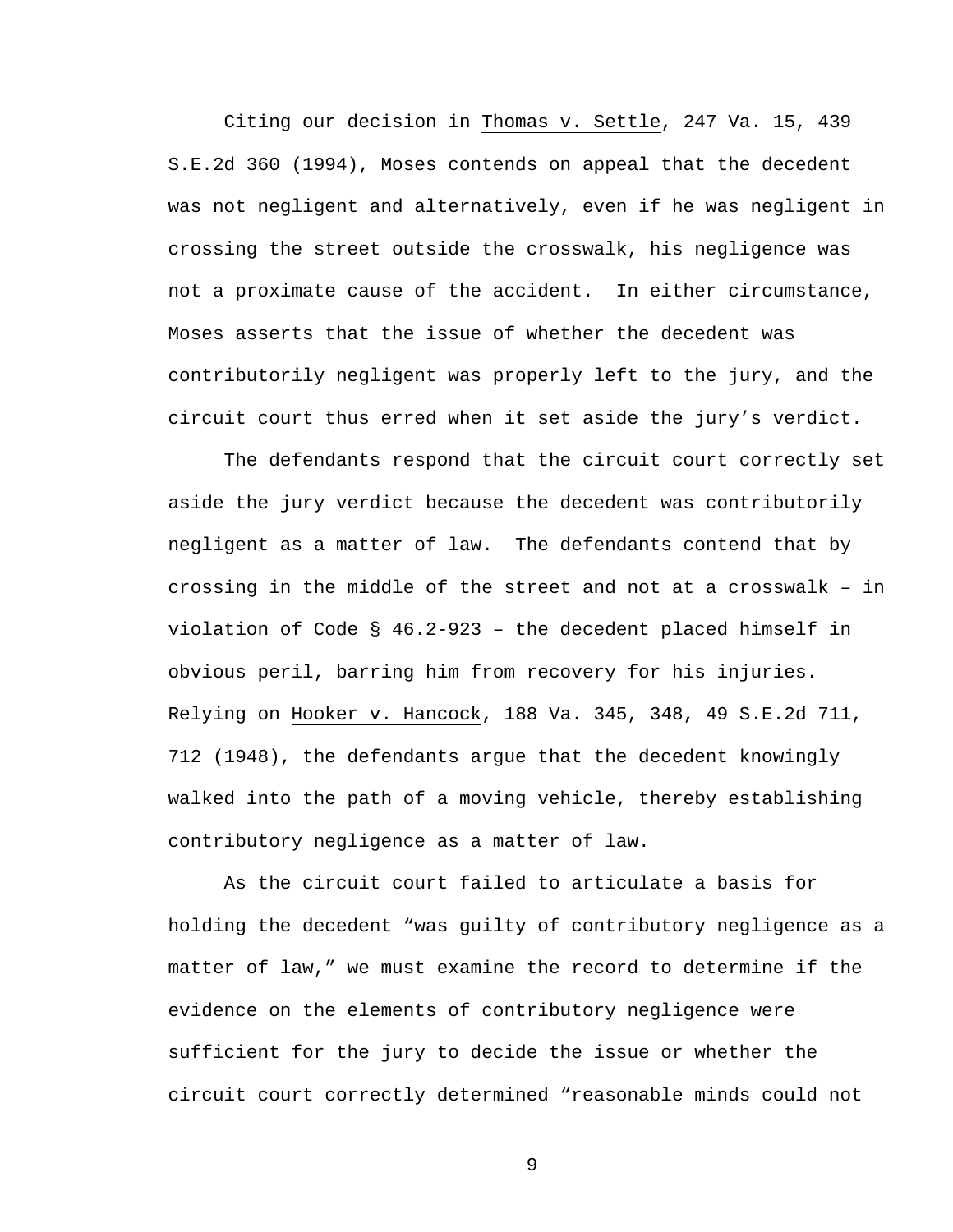differ about what conclusion could be drawn from the evidence." Jenkins, 269 Va. at 389, 611 S.E.2d at 407. Upon that review, we agree with Moses that the circuit court erred because the issue of contributory negligence was proper for a decision by the jury.

 The case at bar is similar to Settle in which this Court reversed the circuit court's judgment setting aside the jury verdict. 247 Va. at 20, 24, 439 S.E.2d at 363, 365. In Settle, a sixteen-year old driver's car stalled after it ran out of gas, and he was attempting to maneuver the car out of traffic when a truck rear-ended the vehicle. Id. at 17-18, 439 S.E.2d at 361- 62. After the jury decided in favor of the plaintiff, the circuit court sustained defendant's motion to set aside the verdict and entered judgment for the defendant, concluding the plaintiff had been contributorily negligent as a matter of law. Id. This Court, while assuming the possibility of plaintiff's negligence, held "the trial court erred in concluding that the decedent's negligence, if any, was a proximate cause of the accident as a matter of law; that question presented a classic jury issue under the facts of this case." Id. at 20, 439 S.E.2d at 363.

 As in Settle, we hold that the circuit court erred in determining contributory negligence as a matter of law because the evidence "presented a classic jury issue under the facts of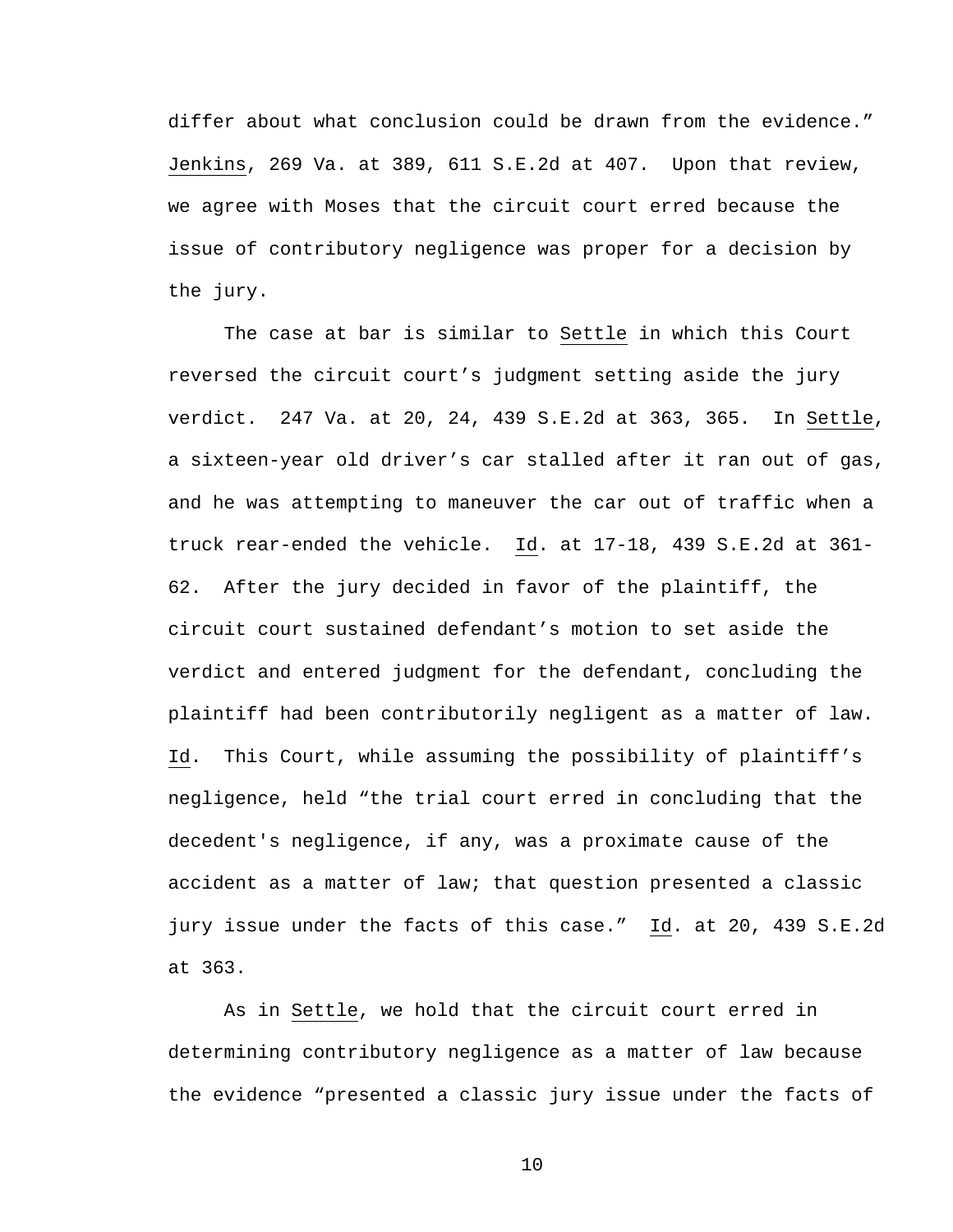this case." Id. Even if we assume, without deciding, that the decedent was negligent either by crossing the street outside a crosswalk or otherwise, the decedent's negligence alone does not establish contributory negligence. See Karim, 235 Va. at 552- 53, 369 S.E.2d at 186. Just as in Settle, the additional element must be proven that the plaintiff's negligence "was a proximate or concurring cause that contributed directly to the accident." 247 Va. at 20, 439 S.E.2d at 363.

 The evidence in the record was such that reasonable minds could differ about the conclusions to be drawn from that evidence. For example, if the jury believed the decedent's testimony that before crossing Campbell avenue he "looked both ways . . . wasn't a thing coming," that "[t]he bus wasn't moving when [he] crossed the road," and that he "was ready to get up on the curb" when the bus pulled out while Poindexter "wasn't looking in [decedent's] direction," then reasonable minds could differ on the conclusions to be drawn from that evidence. It would thus not be unreasonable, as a matter of law, for a jury to conclude, based on the foregoing, that the decedent's actions were not "a proximate cause, a direct, efficient contributing cause of the accident." Karim, 235 Va. at 552, 369 S.E.2d at 186 (quoting Whitfield, 202 Va. at 477, 117 S.E.2d at 714. Accordingly, the issue of the element of proximate cause for contributory negligence was properly submitted to the jury for